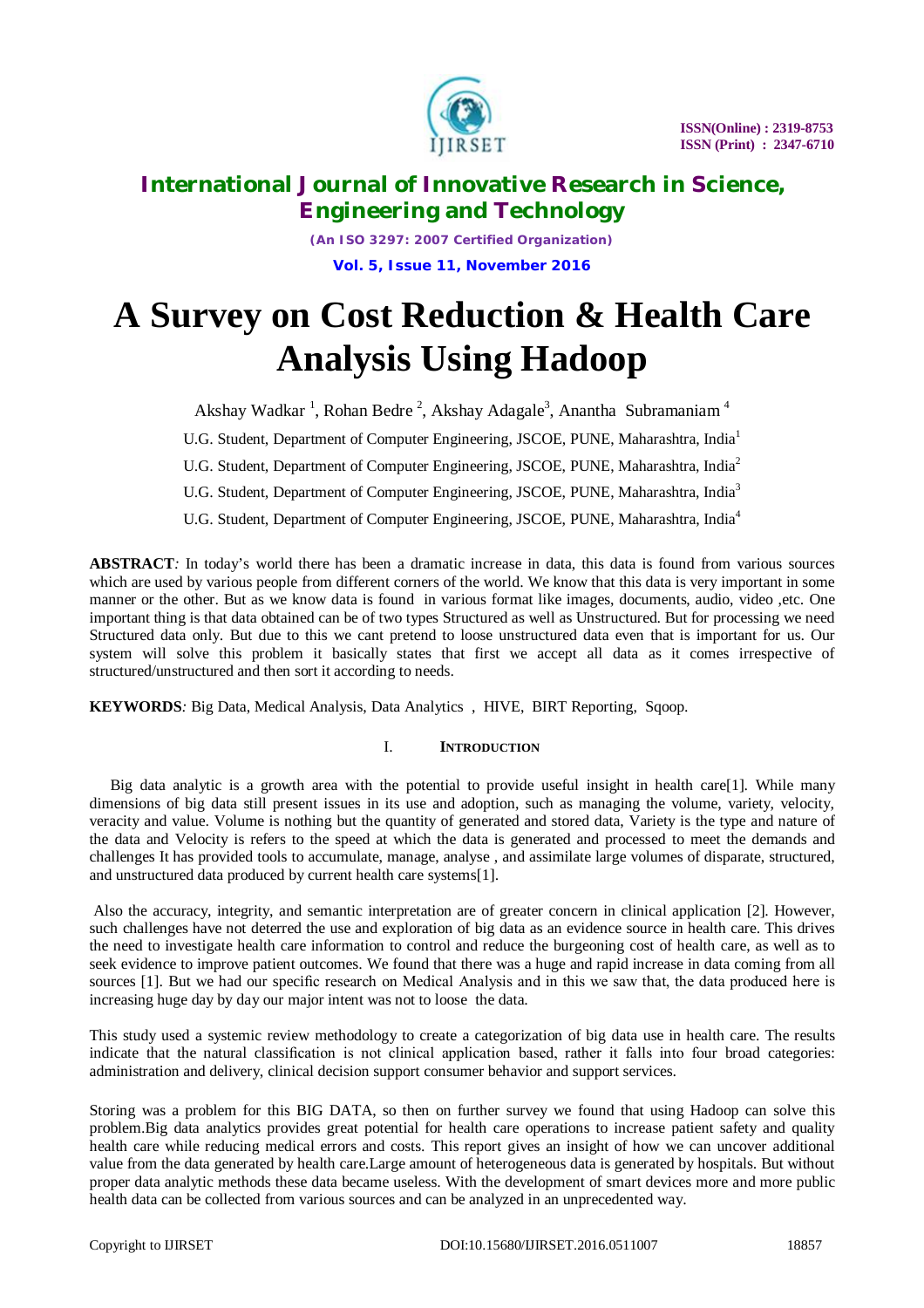

# **International Journal of Innovative Research in Science, Engineering and Technology**

*(An ISO 3297: 2007 Certified Organization)*

## **Vol. 5, Issue 11, November 2016**

Big Data Analytic using Hadoop plays an effective role in performing meaningful real-time analysis on the huge volume of data and able to predict the emergency situations before it happens.

Healthcare is such a field where there is a rapid growth in data day by day [3]. For example even if we consider a normal hospital in any local area we will see that there are at least 45 to 70 patients visiting daily because medical is such a field where people will be affected by a disease in some or the other way. So this was for a single day, if we consider it for months and years there will be a huge data that wont reside on machines which are located at local clinics or hospitals. Data will medicines provided or the treatments given to them, their reports such as pathology, diabetes , blood pressure reports, etc.

## II. **RELATED WORK**

The system covers two different domains one is the Business Intelligence followed by Analysis On Big Data. Starting from Business Intelligence, [1] we saw that there is a rapid increase in data which needs to be managed as we discussed earlier it is not possible to neglect data because the data which we get is very important. So firstly we will understand what is Big Data. A simple example will show you what is Big Data. Example:

- 1) For a local machine having 1TB hard disk 1001GB will be Big Data.
- 2) For Servers holding 1PB of space 1500TB will be Big Data.

So we saw what is Big Data ,[4] so there should be a solution for preserving this data because we know how important the data is. So our system will solve this problem. The ultimate solution will be dividing or distributing the data into various data storage devices. For example 1TB can be split into 4 machines of each 250GB or more. So this was the first part which was covered. Now we will see how it is related to Business Intelligence. See a normal 1Tb hdd will cost you up to 5000INR so getting a new drive every time is not possible. So our solution of distribution will come in place here.

Now we will discuss about the second domain that is the Analysis On Big Data. Our system majorly focuses on this Domain. The basic idea is collection of huge data sets, then sorting it and firing queries on it which will give us outputs in the form of reports.

#### III. **TECHNIQUE**

HDFS: Hadoop File System was developed using distributed file system design. It is run on commodity hardware. Unlike other distributed systems, HDFS is highly fault tolerant and designed using low-cost hardware. HDFS holds very large amount of data and provides easier access. To store such huge data, the files are stored across multiple machines. These files are stored in redundant fashion to rescue the system from possible data losses in case of failure. HDFS also makes applications available to parallel processing.

YARN: It is the Architectural Center of Enterprise Hadoop and a part of the core Hadoop project, YARN is the architectural center of Hadoop that allows multiple data processing engines such as interactive SQL, real-time streaming, data science and batch processing to handle data stored in a single platform, unlocking an entirely new approach to analytics.

MapReduce:Hadoop MapReduce is a software framework for easily writing applications which process vast amounts of data (multi-terabyte data-sets) in-parallel on large clusters (thousands of nodes) of commodity hardware in a reliable, fault-tolerant manner. A MapReduce *job* usually splits the input data-set into independent chunks which are processed by the *map tasks* in a completely parallel manner. The framework sorts the outputs of the maps, which are then input to the *reduce tasks*. Typically both the input and the output of the job are stored in a file-system. The framework takes care of scheduling tasks, monitoring them and re-executes the failed tasks. The MapReduce framework consists of a single master Job Tracker and one slave Task Tracker per cluster-node. The master is responsible for scheduling the jobs' component tasks on the slaves, monitoring them and re-executing the failed tasks. The slaves execute the tasks as directed by the master.